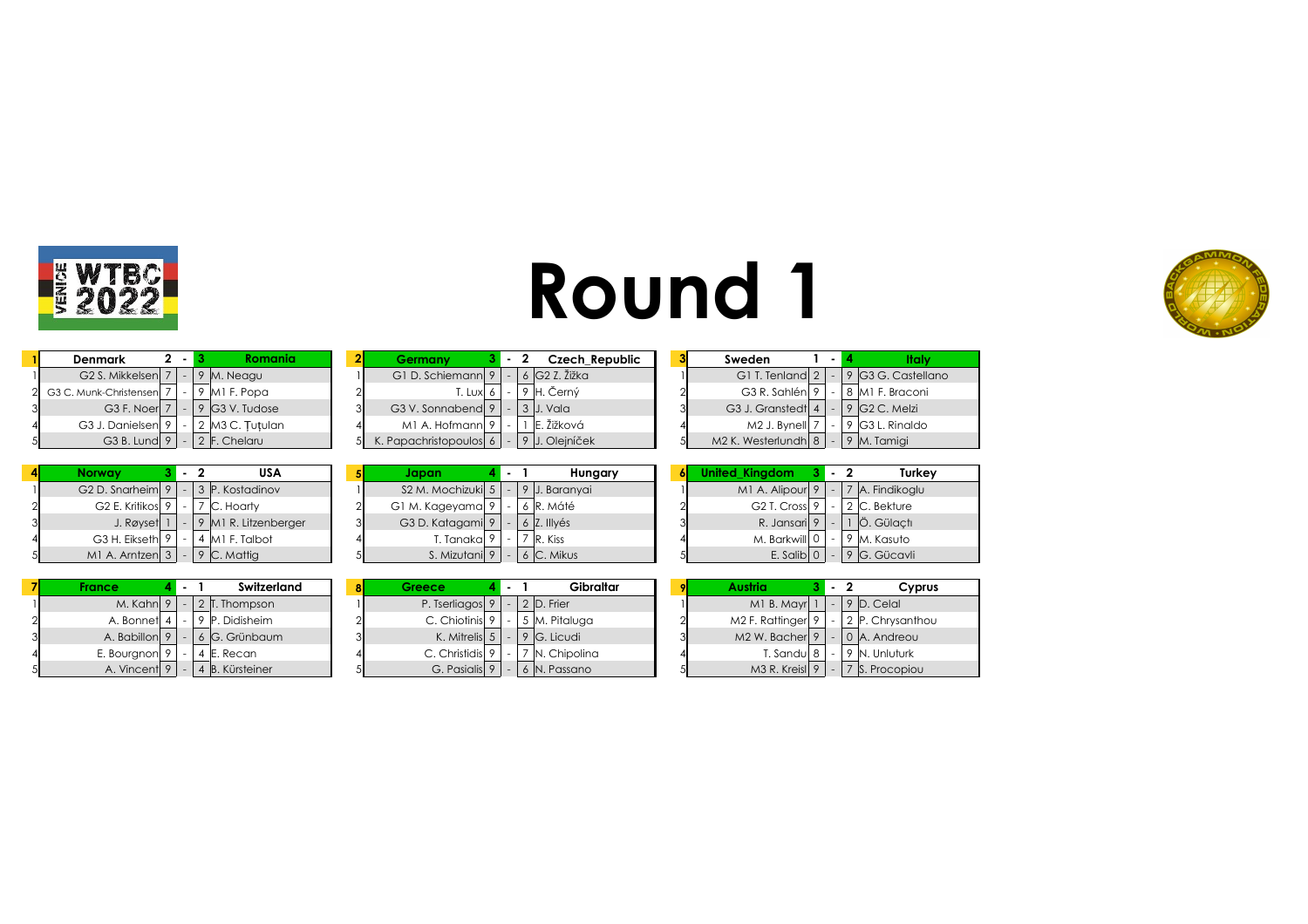

| <b>Round 2</b> |  |
|----------------|--|
|----------------|--|

**Greece Japan Italy Germany United\_Kingdom**



| Greece<br>$\overline{\phantom{a}}$ |        | Japan                      | 21 | Italy                         |                | 2<br><b>France</b>    | Germany                     | $\mathbf{2}$    | $\sim$                   | <b>United King</b> |
|------------------------------------|--------|----------------------------|----|-------------------------------|----------------|-----------------------|-----------------------------|-----------------|--------------------------|--------------------|
| G. Pasialis 8                      |        | 9 G1 M. Kageyama           |    | G <sub>2</sub> C. Melzi $ 4 $ |                | 9 M. Kahn             | G1 D. Schiemann             | $5\phantom{.0}$ |                          | 9 M1 A. Alipour    |
| C. Christidis 9                    |        | G3 D. Katagami             |    | G3 G. Castellanol 9           |                | 3 IT. Remille         | K. Papachristopoulos        |                 | $\overline{\phantom{0}}$ | 9 G2 T. Cross      |
| C. Chiotinis 2                     |        | 9 G2 K. Yokota             |    | G3 L. Rinaldol 9              |                | 7 E. Bourgnon         | G3 V. Sonnabend 5           |                 |                          | 9 R. Jansari       |
| K. Mitrelis 0                      | ۰      | 9 S2 M. Mochizuki          |    | M3 H. Sharra  9               |                | 8 A. Vincent          | J. Averkamp 9               |                 | $\sim$                   | ' M. Barkwill      |
| P. Tserliagos 9                    | $\sim$ | N. Takizawa                |    | $M2$ E. Mezini $ 8 $          |                | 9 E. Bénichou         | P. Heyng 9                  |                 | $\sim$                   | 4 E. Salib         |
|                                    |        |                            |    |                               |                |                       |                             |                 |                          |                    |
|                                    |        |                            |    |                               |                |                       |                             |                 |                          |                    |
| <b>Norway</b>                      |        | Austria                    |    | Romania                       | $\blacksquare$ | <b>Czech Republic</b> | <b>Denmark</b>              |                 |                          | Turkey             |
| G <sub>2</sub> D. Snarheim 4       |        | $9$ M <sub>1</sub> B. Mayr |    | M. Neagu 6                    |                | $9$ G2 Z. Žižka       | G <sub>2</sub> S. Mikkelsen |                 |                          | 3 A. Findikoglu    |
| J. Røyset 9                        |        | 2 M2 F. Rattinger          |    | MI F. Popal 6                 |                | 9 H. Černý            | G2 T. Myhr 9                |                 |                          | 2 C. Bekture       |
| G3 G. Pedersen 9                   |        | 5 M2 W. Bacher             |    | G3 V. Tudose $ 0 $            |                | 9 J. Vala             | P. Friberg 9                |                 |                          | 5 Ö. Gülactı       |
| G3 H. Eikseth 9                    |        | 4 T. Sandu                 |    | M. Iliescu $ 9 $              |                | 7 E. Žižková          | G3 J. Danielsen 9           |                 | $\sim$                   | 0 M. Kasuto        |

| Cyprus<br>2 -            | USA                     | 8 | Switzerland          |  | Sweden                          | 91 | <b>Hungary</b>       | . . | Gibraltar            |
|--------------------------|-------------------------|---|----------------------|--|---------------------------------|----|----------------------|-----|----------------------|
| D. Celal $3$             | 9 P. Kostadinov         |   | T. Thompson $5 \mid$ |  | 9 G1 T. Tenland                 |    | J. Baranyai 9        |     | $-$ 3 G. Licudi      |
| P. Konstantinoul $3$   - | 9 M1 R. Litzenberger    |   | G. Grünbaum          |  | 9 G3 R. Sahlén                  |    | R. Máté 8            |     | 9 D. Frier           |
| V. Koutsioundas 1        | $\sqrt{9}$ M2 D. Klausa |   | E. Recan 6           |  | $9$ G3 J. Granstedt             |    | $Z.$ Illyés 9        |     | $ 4 $ M. Pitaluga    |
| A. Andreou 9             | 2  M3 H. Roman          |   | <b>B.</b> Kürsteiner |  | 9 M2 K. Westerlundh             |    | Z. Kovács<br>$\circ$ |     | 5 N. Chipolina       |
| N. Unluturk $ 9 $ -      | $ 7 $ C. Mattig         |   | A. Städeli 9         |  | $\vert$ 3 $\vert$ M2 J. Norberg |    | R. Kiss $7$          |     | $\vert$ 9 N. Passano |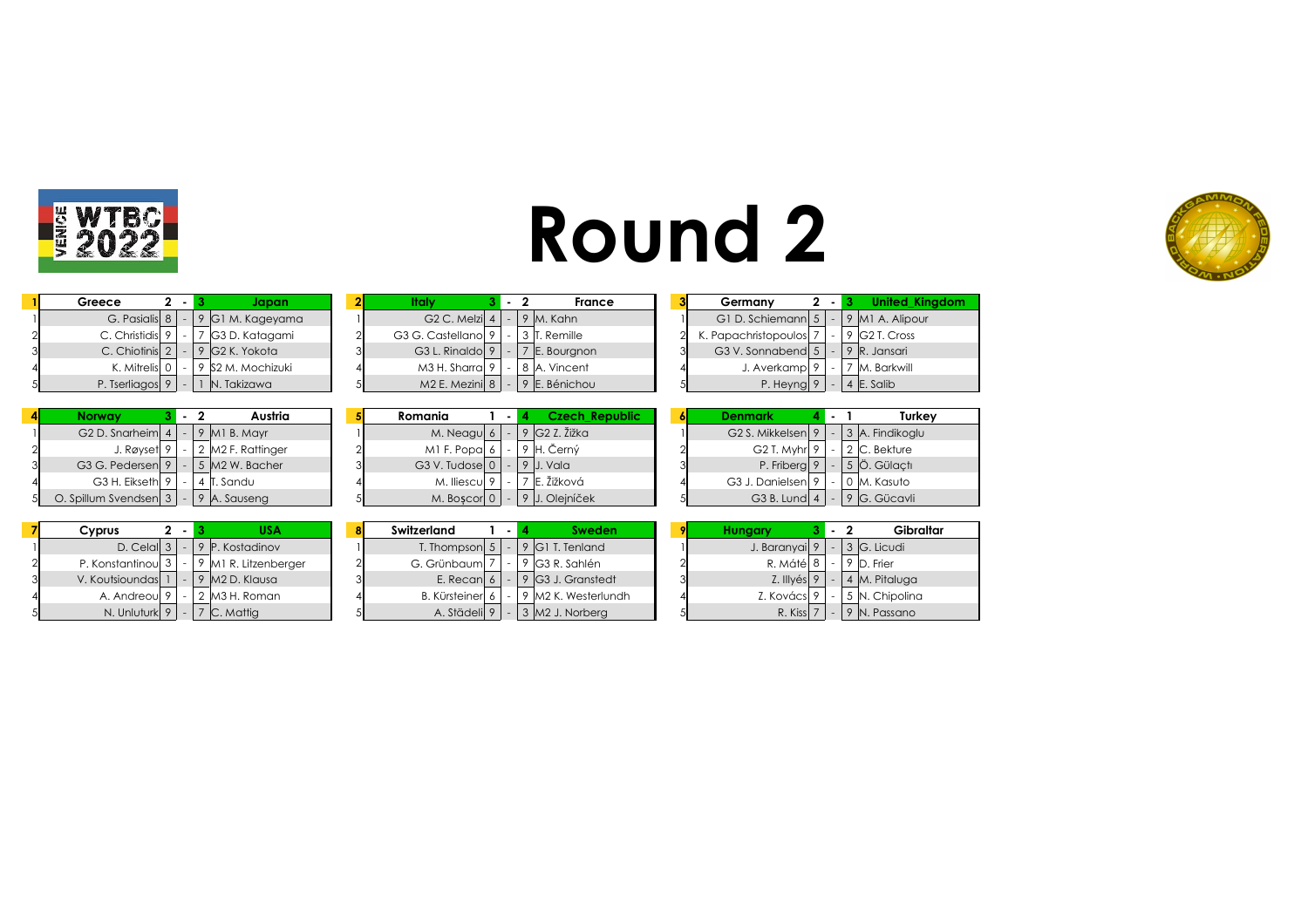



| Italy<br>Japan                                    | <b>United Kingdom</b><br>Norway<br>Denmark<br>Greece <sup>®</sup>                             | <b>Standings</b>                                       |
|---------------------------------------------------|-----------------------------------------------------------------------------------------------|--------------------------------------------------------|
| G <sub>2</sub> K. Yokota 9<br>$-$ 7 M1 F. Braconi | M <sub>1</sub> A. Alipour 9  <br>5 G2 E. Kritikos<br>C. Christidis 9<br>4 G2 S. Mikkelsen     | W.<br>ΔW<br>mW<br>mL ∆m                                |
| 9 G3 G. Castellano<br>G3 D. Katagami 4            | 3 G3 G. Pedersen<br>P. Tserliagos <sup>9</sup><br>G <sub>2</sub> T. Cross 9<br>G2 T. Myhr     | 22<br>1 Japan<br>8<br>$6\quad 0$                       |
| 7 G3 L. Rinaldo<br>G1 M. Kageyama 9               | $6$ G3 H, Eikseth<br>R. Jansari 9<br>K. Mitrelis 9<br>4 P. Friberg                            | 2 United Kingdom                                       |
| S2 M. Mochizuki 9<br>5 M. Tamigi                  | C. Chiotinis 9<br>0 G3 C. Munk-Christensen<br>M1 C. Rogers 6<br>$-$ 9 M1 A. Arntzen           | 3 Italy<br>19<br>16 <sup>1</sup><br>5 <sup>2</sup>     |
| $-$ 5 M2 P. Cucci<br>S. Mizutani 9                | $-$ 5 G3 F. Noer<br>$-$ 9 O. Spillum Svendsen<br>M. Proukakis 9<br>$M1$ L. Powell $2$         | 4 Sweden<br>18<br>$5\quad2$                            |
|                                                   |                                                                                               | 5 Greece<br>20<br>$15 \quad 5$<br>4 3                  |
| <b>Czech Republic</b><br>$0 - 1$<br>France        | <b>Austria</b><br>$0 - 5$<br><b>USA</b><br>Germany<br>Sweden<br>. .                           | 6 Denmark                                              |
| $9$ G2 Z. Žižka<br>M. Kahn $ 8 $<br>$-1$          | 9 G1 D. Schiemann<br>9 G2 P. Kostadinov<br>G1 T. Tenland $3$<br>M1 B. Mayr 7                  | Austria<br>18<br>17                                    |
| T. Remille 4<br>9 H. Černý                        | M2 F. Rattinger 9<br>G3 R. Sahlén 6<br>3 G3 V. Sonnabend<br>9 M1 F. Talbot                    | 8 Hungary<br>20                                        |
| $-$   9   J. Vala<br>A. Bonnet 2                  | $-$ 0 $\vert$ M1 A. Hofmann<br>9 M1 R. Litzenberger<br>$M2$ W. Bacher 9  <br>$M2$ J. Bynell 8 | 9 U.S.A.<br>20<br>$15 \quad 5$<br>$3 \quad 4$<br>- 1   |
| 9 E. Žižková<br>A. Babillon                       | A. Sauseng 9<br>9 M2 D. Klausa<br>M2 K. Westerlundh 4<br>$-$ 0 T. Lux                         | 10 Cyprus                                              |
| E. Bénichou 0<br>9 J. Olejníček                   | $-$ 8 P. Heyng<br>$M3$ R. Kreisl 9<br>M <sub>2</sub> J. Norberg 7<br>9 M. Reklaitis           | $18 - 1$<br>11 Norway                                  |
|                                                   |                                                                                               | 19<br>12 Turkey<br>16                                  |
| $2 - 3$<br><b>Hungary</b><br>Romania              | <b>Switzerland</b><br>Gibraltar<br>Turkey<br>Cyprus<br>$\circ$<br>- 1                         | 13 Czech Republic<br>18<br>2 <sub>5</sub><br>$-3$      |
| M. Neagu 9<br>8 J. Baranyai                       | A. Findikoglu 9<br>$6$ D. Celal<br>G. Licudi 3<br>9 T. Thompson                               | 14 Germany<br>$2 \quad 4$<br>-2                        |
| 7 R. Kiss<br>G3 V. Tudose 9                       | D. Frier 8<br>9 P. Didisheim<br>C. Bekture 7<br>9 S. Procopiou                                | 17 <sup>7</sup><br>13<br>$-2$<br>France<br>$2 \quad 4$ |
| $-$ 9 Z. Illyés<br>M. Iliescu 6                   | 9 G. Grünbaum<br>E. Cosar $9$<br>$ 7 $ P. Chrysanthou<br>N. Passano 4                         | 16 Switzerland<br>18<br>12                             |
| M3 C. Tutulan<br>9 Z. Kovács                      | M. Kasuto 9<br>7 A. Andreou<br>M. Pitaluga 9<br>6 A. Städeli                                  | 17 Gibraltar<br>16                                     |
| $-$ 9 C. Mikus<br>F. Chelaru $4$                  | G. Gücavli $ 4  -  9 $ N. Unluturk<br>N. Chipolina 4<br>$9$ E. Recan                          | 18 Romania<br>-3<br>4                                  |

|                   | <i>atanuniya</i> |                          |      |    |    |      |
|-------------------|------------------|--------------------------|------|----|----|------|
|                   | W                | L                        | ΔW   | mW | mL | Δm   |
| 1 Japan           | 6                | 0                        | 6    | 22 | 8  | 14   |
| 2 United Kingdom  | 6                | 1                        | 5    | 21 | 14 | 7    |
| 3 Italy           | 5                | $\overline{2}$           | 3    | 19 | 16 | 3    |
| 4 Sweden          | 5                | $\overline{2}$           | 3    | 18 | 17 | 1    |
| 5 Greece          | $\overline{4}$   | 3                        | 1    | 20 | 15 | 5    |
| 6 Denmark         | 4                | 3                        | 1    | 18 | 17 | 1    |
| Austria           | $\overline{4}$   | 3                        | 1    | 18 | 17 | 1    |
| 8 Hungary         | 4                | 3                        | 1    | 15 | 20 | -5   |
| 9 U.S.A.          | 3                | $\overline{4}$           | $-1$ | 20 | 15 | 5    |
| 10 Cyprus         | 3                | $\overline{\mathcal{A}}$ | $-1$ | 18 | 17 | 1    |
| 11 Norway         | 3                | $\overline{4}$           | $-1$ | 17 | 18 | -1   |
| 12 Turkey         | 3                | $\overline{\mathcal{A}}$ | $-1$ | 16 | 19 | -3   |
| 13 Czech Republic | $\overline{2}$   | 5                        | -3   | 18 | 17 | 1    |
| 14 Germany        | $\overline{2}$   | $\overline{\mathcal{A}}$ | -2   | 13 | 17 | -4   |
| <b>France</b>     | $\overline{2}$   | $\overline{4}$           | $-2$ | 13 | 17 | $-4$ |
| 16 Switzerland    | 1                | 5                        | -4   | 12 | 18 | -6   |
| 17 Gibraltar      | 1                | $\overline{4}$           | -3   | 9  | 16 | $-7$ |
| 18 <b>Romania</b> | 1                | 4                        | -3   | 8  | 17 | - 9  |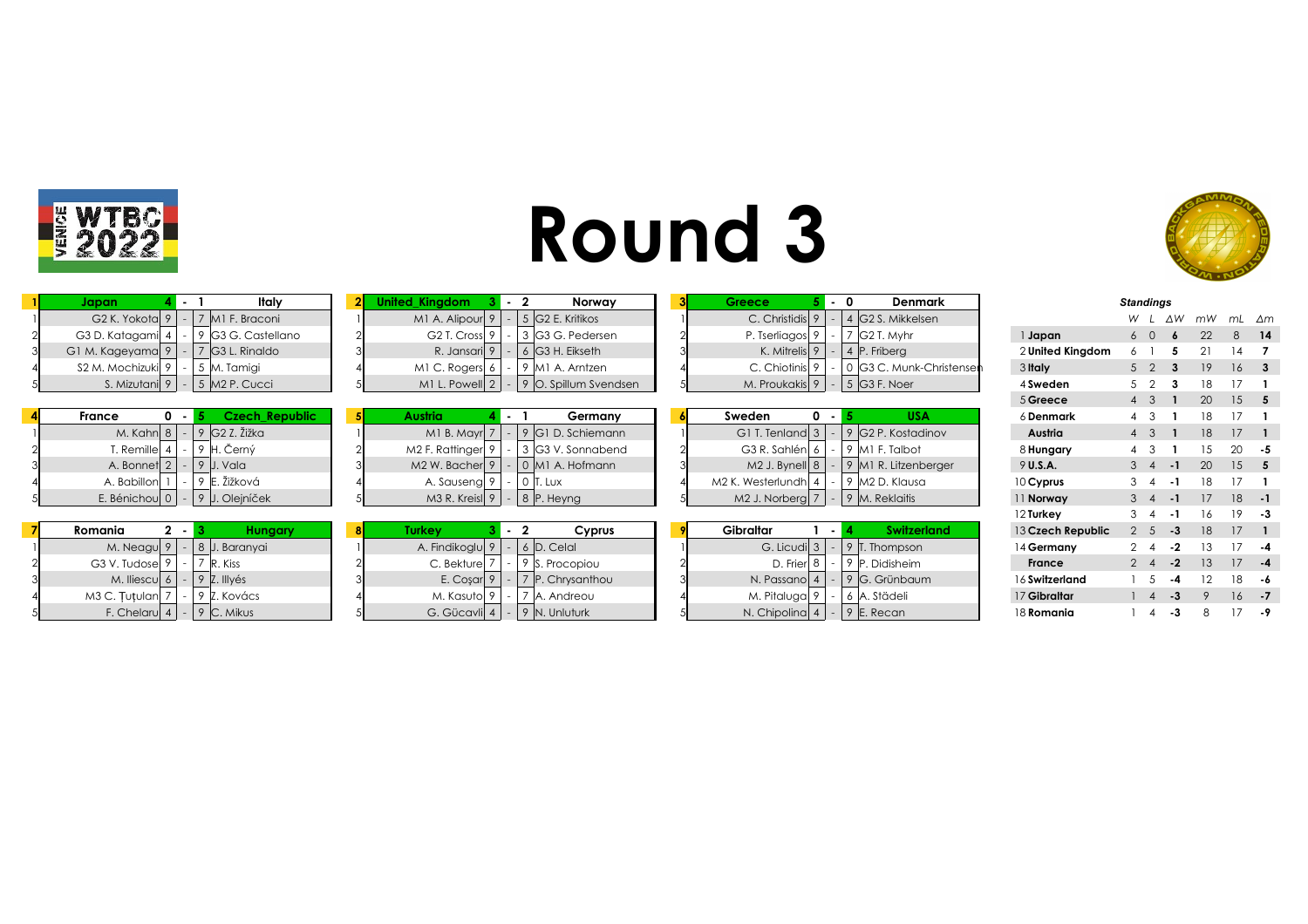



| United_Kingdom<br>Japan<br>- 14                               | Czech Republic              | . .                      | <b>Greecer</b>                        | <b>USA</b>                     |      | Austria                    |                   | <b>Standings</b> |         |    |                 |              |
|---------------------------------------------------------------|-----------------------------|--------------------------|---------------------------------------|--------------------------------|------|----------------------------|-------------------|------------------|---------|----|-----------------|--------------|
| M1 A. Alipour 9<br>7 G1 M. Kageyama<br><b>м.</b>              | G2 Z. Žižka $\vert 5 \vert$ | ٠                        | $9 G.$ Pasialis                       | G <sub>2</sub> P. Kostadinov 7 |      | $9$ M <sub>1</sub> B. Mayr |                   | W.               | ΔW      | mW |                 | mL ∆m        |
| G3 G. Owen 2<br>9 G2 K. Yokota                                | H. Černý 2                  |                          | 9 P. Tserliagos                       | C. Hoarty 9                    |      | 6 M2 F. Rattinger          | 1 Japan           | $6\quad 0$       |         | 22 | 8               | - 14         |
| 9 G3 D. Katagami<br>R. Jansari 7                              | J. Vala 9                   |                          | 6 C. Christidis                       | M1 R. Litzenberger 9           |      | 7 A. Sauseng               | 2 United Kingdom  |                  |         |    |                 |              |
| R. Hodges 4<br>9 IT<br>. Tanaka                               | E. Žižková 7                | $\sim$                   | $ 9 C$ . Chiotinis                    | M2 D. Klausa 9                 |      | . Sandu                    | 3 Italy           | $5\quad 2$       |         | 19 | 16 <sup>1</sup> |              |
| $-$ 9 S2 M. Mochizuki<br>O. Squire $3$                        |                             |                          | J. Olejníček 0   -   9   T. Chatzelis | M. Reklaitis 9                 |      | 4 M3 R. Kreisl             | 4 Sweden          | 5 <sub>2</sub>   |         | 18 |                 |              |
|                                                               |                             |                          |                                       |                                |      |                            | 5 Greece          | 4 3              |         | 20 |                 | $15 \quad 5$ |
| $2 - 3$<br>Italy<br>Norway                                    | Hungary                     | - 1                      | <b>Denmark</b>                        | Germany                        | 4. 1 | Romania                    | 6 Denmark         |                  |         |    |                 |              |
| G <sub>2</sub> D. Snarheim 7<br>$-$ 9 G <sub>2</sub> C. Melzi | J. Baranyai 9               |                          | $-$ 0 G2 T. Myhr                      | K. Papachristopoulos 9         |      | 6 M. Neagu                 | Austria           |                  |         | 18 | 17              |              |
| G <sub>2</sub> E. Kritikos <sup>9</sup><br>  0  M1 F. Braconi | R. Mátél 7                  |                          | $-$ 9 P. Friberg                      | M1 A. Hofmann 9                |      | 5 MI F. Popa               | 8 Hungary         |                  |         |    | 20              |              |
| 4 G3 L. Rinaldo<br>J. Røyset 9                                | Z. Illyés 7                 |                          | 9 G3 C. Munk-Christensen              | $T.$ Lux $\overline{7}$        |      | 9 G3 V. Tudose             | 9 U.S.A.          | $3 \quad 4$      | - 1     | 20 |                 | $15 \quad 5$ |
| 9 G3 G. Castellano<br>G3 G. Pedersen 4                        | Z. Kovács 8                 |                          | $-$ 9 G3 J. Danielsen                 | J. Averkamp 9                  |      | 0 M. Iliescu               | 10 Cyprus         |                  |         |    |                 |              |
| $-$ 9 M3 H. Sharra<br>M1 A. Arntzen 7                         | $C.$ Mikus $ 4 $            |                          | $-$ 9 G3 B. Lund                      | P. Heyng 9                     |      | 5 M. Boscor                | 11 Norway         |                  |         |    |                 | $18 - 1$     |
|                                                               |                             |                          |                                       |                                |      |                            | 12 Turkey         |                  |         | 16 | 19              |              |
| Turkey<br>$\overline{\mathbf{2}}$<br><b>France</b>            | Switzerland                 | $2 - 1$                  | <b>Cyprus</b>                         | <b>Sweden</b>                  |      | Gibraltar                  | 13 Czech Republic | 2 <sub>5</sub>   | $-3$    | 18 |                 |              |
| - 2 G. Gücavli<br>M. Kahn 9                                   | P. Didisheim 9              | $\overline{\phantom{0}}$ | $\vert$ 0 $\vert$ D. Celal            | G3 R. Sahlén 9                 |      | 3 M. Pitaluga              | 14 Germany        | $2 \quad 4$      | -2      |    |                 |              |
| T. Remille<br>9 Ö. Gülaçtı                                    | G. Grünbaum 5               | $\sim$                   | 9 A. Andreou                          | G3 J. Granstedt 9              |      | D. Frier                   | France            | $2 \quad 4$      | $-2$    | 13 | 17 <sup>7</sup> | -4           |
| $-$ 5 E. Coşar<br>A. Bonnet 9                                 | E. Recan 7                  |                          | $ 9 $ P. Chrysanthou                  | $M2$ J. Bynell 9               |      | 4 G. Licudi                | 16 Switzerland    |                  |         | 12 | 18              |              |
| M. Kasuto<br>E. Bourgnon  9                                   | B. Kürsteiner 9             |                          | 4 V. Koutsioundas                     | M2 J. Norberg  4               |      | 9 N. Passano               | 17 Gibraltar      |                  |         |    | 16              | - 7          |
| $-$ 9 A. Findikoglu<br>E. Bénichou 4                          |                             |                          | A. Städeli 2   -   9   N. Unluturk    | M3 P. Kimari 9                 |      | $-$ 3 N. Chipolina         | 18 Romania        |                  | -3<br>4 |    |                 |              |

|                   | <b>Standings</b> |                |      |    |    |            |
|-------------------|------------------|----------------|------|----|----|------------|
|                   | W                | ı              | ΔW   | mW | mL | $\Delta m$ |
| 1 Japan           | 6                | 0              | 6    | 22 | 8  | 14         |
| 2 United Kingdom  | 6                | 1              | 5    | 21 | 14 | 7          |
| 3 Italy           | 5                | $\overline{2}$ | 3    | 19 | 16 | 3          |
| 4 Sweden          | 5                | 2              | 3    | 18 | 17 | 1          |
| 5 Greece          | $\overline{4}$   | 3              | 1    | 20 | 15 | 5          |
| 6 Denmark         | 4                | 3              | 1    | 18 | 17 | 1          |
| Austria           | $\overline{4}$   | 3              | 1    | 18 | 17 | 1          |
| 8 Hungary         | 4                | 3              | 1    | 15 | 20 | -5         |
| 9 U.S.A.          | 3                | $\overline{4}$ | $-1$ | 20 | 15 | 5          |
| 10 Cyprus         | 3                | 4              | $-1$ | 18 | 17 | 1          |
| 11 Norway         | 3                | $\overline{4}$ | $-1$ | 17 | 18 | -1         |
| 12 Turkey         | 3                | 4              | -1   | 16 | 19 | -3         |
| 13 Czech Republic | $\overline{2}$   | 5              | $-3$ | 18 | 17 | 1          |
| 14 Germany        | 2                | 4              | -2   | 13 | 17 | -4         |
| <b>France</b>     | $\overline{2}$   | $\overline{4}$ | $-2$ | 13 | 17 | $-4$       |
| 16 Switzerland    | 1                | 5              | -4   | 12 | 18 | -6         |
| 17 Gibraltar      | 1                | 4              | -3   | 9  | 16 | -7         |
| 18 <b>Romania</b> | 1                | 4              | -3   | 8  | 17 | -9         |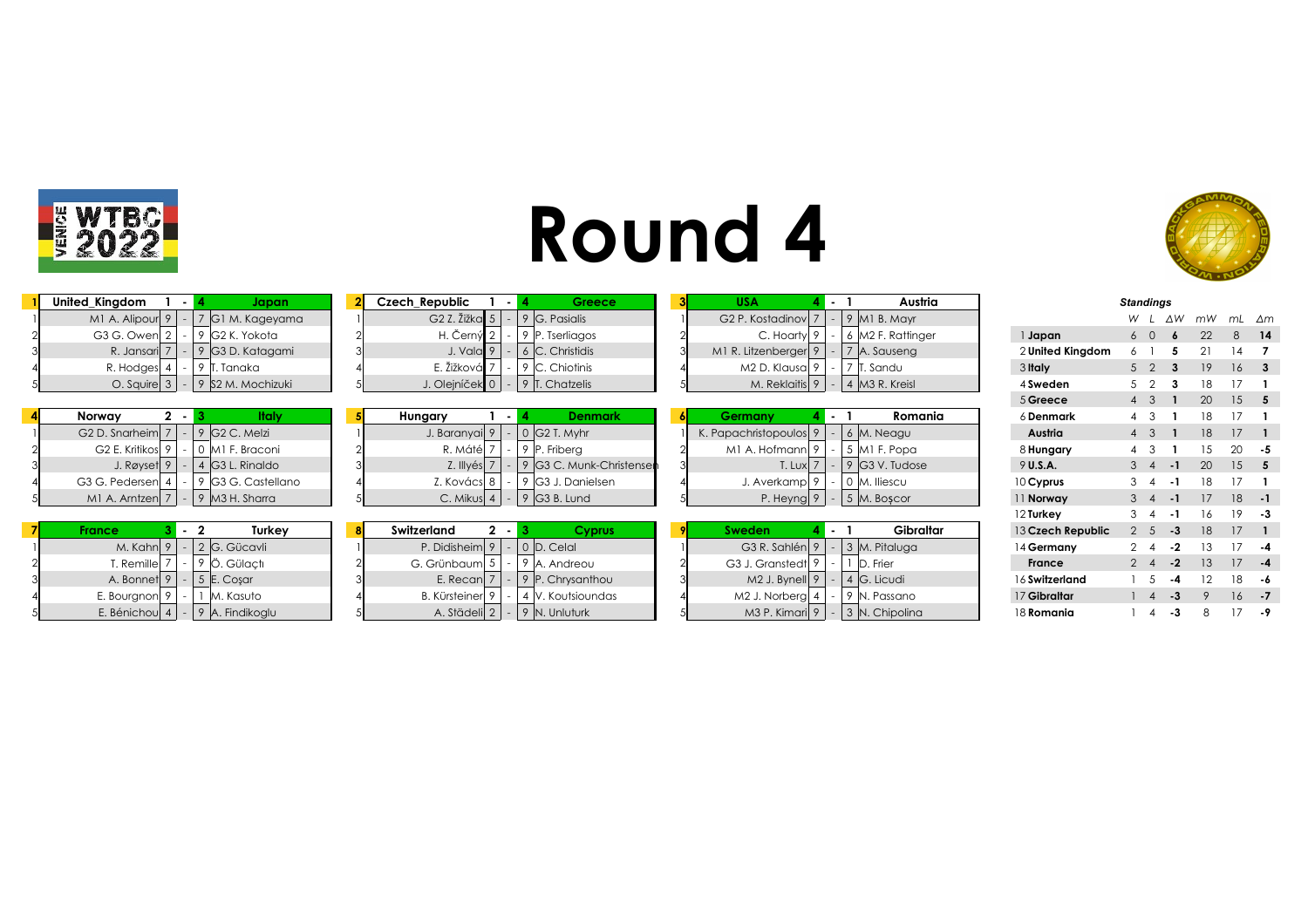



| Japan                                              | <b>USA</b>                                 | Italv                                       |                 | Greece              | Czech Republic                       | <b>United Kingdom</b>      |           |                   |                | <b>Standings</b>     |    |                 |              |
|----------------------------------------------------|--------------------------------------------|---------------------------------------------|-----------------|---------------------|--------------------------------------|----------------------------|-----------|-------------------|----------------|----------------------|----|-----------------|--------------|
| G2 K. Yokota $2$ $\mid$ - $\mid$ 9 C. Mattig       |                                            | G3 L. Rinaldo $9$                           |                 | $-$ 0 G. Pasialis   | G2 Z. Žižka 9                        | 2 M1 A. Alipour            |           |                   | W I            | ΔW                   | mW |                 | mL ∆m        |
| S2 M. Mochizuki $ 8 $ - $ 9 $ M1 F. Talbot         |                                            | G3 G. Castellano 9                          |                 | 7 K. Mitrelis       | H. Černý $0$                         | 9 MIG. Owen                | 1 Japan   |                   | $6\quad 0$     |                      | 22 | 8               | - 14         |
|                                                    | S. Mizutani $ 9  -  6 $ M1 R. Litzenberger | G <sub>2</sub> C. Melzi $ 9 $               |                 | $-$ 2 C. Christidis | J. Vala 9                            | 8 MI C. Rogers             |           | 2 United Kingdom  |                |                      |    |                 |              |
| G3 D. Katagami 9   -   4 G2 P. Kostadinov          |                                            | M3 H. Sharra $5$   -   9   C. Chiotinis     |                 |                     | E. Žižková 1                         | 9 M1 L. Powell             | 3 Italy   |                   | $5\quad2$      |                      | 19 | 16 <sup>1</sup> |              |
| G1 M. Kageyama 9   -   3   M2 D. Klausa            |                                            | M2 E. Mezini $ 2  -  9 $ T. Chatzelis       |                 |                     | J. Olejníček 0   -   9   R. Hodges   |                            |           | 4 Sweden          | $5\quad 2$     |                      | 18 |                 |              |
|                                                    |                                            |                                             |                 |                     |                                      |                            |           | 5 Greece          | $4 \quad 3$    |                      | 20 |                 | $15$ 5       |
| <b>Denmark</b><br>$3 - 2$                          | Austria                                    | Germany                                     |                 | <b>Norway</b>       | <b>Sweden</b>                        | $\mathbf{1}$ - 2<br>France |           | 6 Denmark         |                |                      |    |                 |              |
| G2 S. Mikkelsen $ 5  -  9 $ M1 B. Mayr             |                                            | K. Papachristopoulos 6                      |                 | 9 G2 D. Snarheim    | G1 T. Tenland $9 \mid$               | 7 M. Kahn                  |           | Austria           | $4 \quad 3$    |                      | 18 | 17              |              |
| G2 T. Myhr $9$   -   7   A. Sauseng                |                                            | G3 V. Sonnabend 8                           | - 1             | 9 IG2 E. Kritikos   | G3 J. Granstedt 6                    | 9 T. Remille               |           | 8 Hungary         |                |                      |    | 20              |              |
| 353 C. Munk-Christensen   7   -   9   M2 W. Bacher |                                            | G1 D. Schiemann 2                           | $-$ 9 J. Røyset |                     | $M2$ J. Bynell 9                     | 2 A. Bonnet                | 9 U.S.A.  |                   | $3 \quad 4$    | $-1$                 | 20 |                 | $15 \quad 5$ |
| G3 F. Noer $9$   -   4 T. Sandu                    |                                            | M1 A. Hofmann $8$   -   9 $ GSG$ . Pedersen |                 |                     | M2 K. Westerlundh 9                  | 8 A. Babillon              | 10 Cyprus |                   |                |                      |    |                 |              |
| G3 B. Lund $9 - 6$ M3 R. Kreisl                    |                                            | T. Lux  9                                   |                 | $ 4 $ G3 H. Eikseth | M2 J. Norberg 8                      | $-$ 9 A. Vincent           | 11 Norway |                   | $3 \quad 4$    |                      |    |                 | $18 - 1$     |
|                                                    |                                            |                                             |                 |                     |                                      |                            | 12 Turkey |                   | $3 \quad 4$    |                      | 16 | 19              |              |
| <b>Cyprus</b>                                      | Hungary                                    | <b>Turkey</b>                               |                 | Switzerland         | <b>Gibraltar</b>                     | Romania<br>$\sim$ 1        |           | 13 Czech Republic | 2 <sub>5</sub> | $-3$                 | 18 |                 |              |
| A. Andreou $9 - 3$ J. Baranyai                     |                                            | $C.$ Bekture $5$                            |                 | $-$ 9 T. Thompson   | N. Passano 9                         | $-$ 8 MI F. Popa           |           | 14 Germany        | $2 \quad 4$    | $-2$                 |    |                 |              |
| S. Procopiou $9$   -   2   R. Kiss                 |                                            | M. Kasuto 9                                 |                 | P. Didisheim        | N. Chipolina 9                       | 2 M. Iliescu               |           | France            | $2 \quad 4$    | $-2$                 | 13 | 17              | -4           |
| P. Chrysanthou $7$   -   9 $\,$ Z. Illyés          |                                            | $\ddot{\circ}$ . Gülactı $\vert 3 \vert$    |                 | $-$ 9 A. Städeli    | D. Frier $8 \mid$                    | $9$ M3 C. Tutulan          |           | 16 Switzerland    |                |                      |    |                 |              |
| N. Unluturk 9   -   5   Z. Kovács                  |                                            | G. Gücavli 9                                |                 | 4 B. Kürsteiner     | G. Licudi 9                          | 7 M. Boscor                |           | 17 Gibraltar      |                |                      |    | 16              |              |
| P. Konstantinou $ 9  -  8 $ C. Mikus               |                                            | A. Findikoglu $ 9  -  4 $ E. Recan          |                 |                     | M. Pitaluga $9$   -   3   F. Chelaru |                            |           | 18 Romania        |                | -3<br>$\overline{4}$ |    |                 |              |

|                   | otananiyə      |                           |      |              |    |    |
|-------------------|----------------|---------------------------|------|--------------|----|----|
|                   | W              | L                         | ΔW   | mW           | mL | Δm |
| 1 Japan           | 6              | 0                         | 6    | 22           | 8  | 14 |
| 2 United Kingdom  | 6              | 1                         | 5    | 21           | 14 | 7  |
| 3 Italy           | 5              | $\overline{2}$            | 3    | 19           | 16 | 3  |
| 4 Sweden          | 5              | $\overline{2}$            | 3    | 18           | 17 | 1  |
| 5 Greece          | $\overline{4}$ | 3                         | 1    | 20           | 15 | 5  |
| 6 Denmark         | 4              | 3                         | 1    | 18           | 17 | 1  |
| Austria           | $\overline{4}$ | 3                         | 1    | 18           | 17 | 1  |
| 8 Hungary         | 4              | 3                         | 1    | 15           | 20 | -5 |
| 9 U.S.A.          | 3              | $\overline{4}$            | $-1$ | 20           | 15 | 5  |
| 10 Cyprus         | 3              | 4                         | -1   | 18           | 17 | 1  |
| 11 Norway         | 3              | $\overline{4}$            | -1   | 17           | 18 | -1 |
| 12 Turkey         | 3              | 4                         | -1   | 16           | 19 | -3 |
| 13 Czech Republic | $\overline{2}$ | 5                         | -3   | 18           | 17 | 1  |
| 14 Germany        | 2              | 4                         | -2   | 13           | 17 | -4 |
| <b>France</b>     | $\overline{2}$ | $\overline{4}$            | $-2$ | 13           | 17 | -4 |
| 16 Switzerland    | 1              | 5                         | -4   | 12           | 18 | -6 |
| 17 Gibraltar      | 1              | $\overline{4}$            | -3   | 9            | 16 | -7 |
| 18 Romania        | 1              | $\boldsymbol{\varLambda}$ | -3   | $\mathsf{R}$ | 17 | -9 |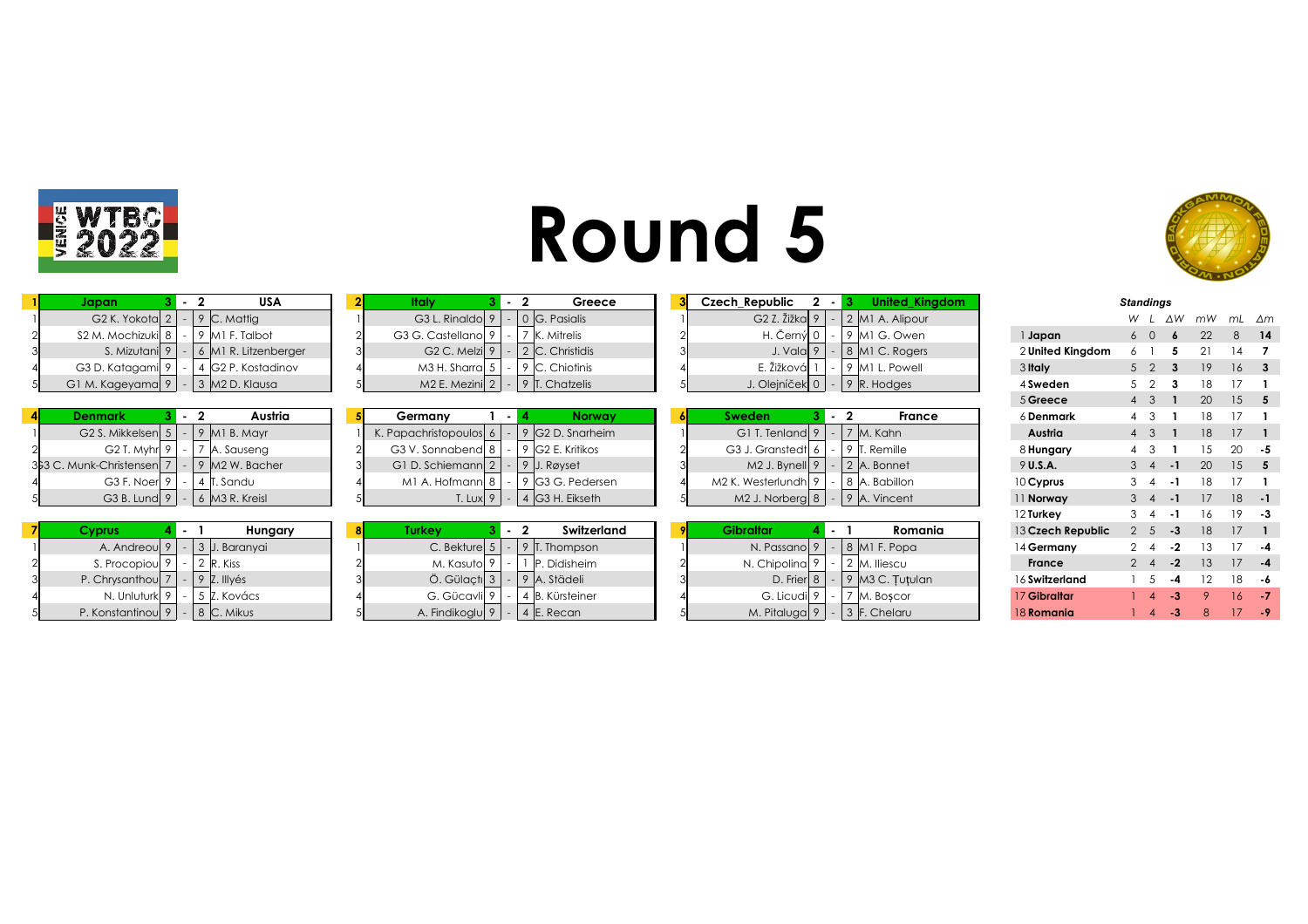

| <b>Round 6</b> |  |
|----------------|--|
|----------------|--|



| Norway                       | lapan.             | ed Kinadom .                | — 12 ani | Italv                       |  | Greece                        | <b>USA</b>                |                  | <b>Standings</b> |    |    |            |     |
|------------------------------|--------------------|-----------------------------|----------|-----------------------------|--|-------------------------------|---------------------------|------------------|------------------|----|----|------------|-----|
| G <sub>2</sub> E. Kritikos 6 | ≀  G3 D. Katagami  | G <sub>2</sub> T. Cross $9$ |          | 4 G3 G. Castellano          |  | G. Pasialis                   | 9 G2 P. Kostadinov        |                  |                  | ΔW | mW | mL ∆n      |     |
| J. Røyset 9'                 | 8  N. Takizawa     | $M1$ G. Owen $ 9 $          |          | - 0 G2 C. Melzi             |  | K. Mitrelis $9 \mid$          | 3 C. Hoarty               | Japan            |                  |    |    |            | -14 |
| G3 H. Eikseth 7              | - 9 G1 M. Kageyama | R. Jansari 9                |          | $\vert$ 6 $\vert$ M. Tamigi |  | P. Tserliagos $\vert 0 \vert$ | $\frac{1}{2}$ M3 H. Roman | 2 United Kingdom |                  |    |    |            |     |
| MI A. Arntzenl 4             | 9 S2 M. Mochizuki  | M1 L. Powell 0              |          | 9 M1 F. Braconi             |  | C. Christidis 9               | 0 M1 F. Talbot            | 3 Italy          |                  |    |    | $\sqrt{6}$ |     |
| O. Spillum Svendsen 2        | 9 G2 K. Yokota     | O. Squire 6                 |          | 9 G3 L. Rinaldo             |  | T. Chatzelis  9               | $\vert$ 2 C. Mattig       | 4 Sweden         |                  |    |    |            |     |

| Denmark<br>, .<br>Sweden                   | vorus               | Czech Republic                          | wstria                                                    | France<br>6 Denmark |  |               |  |
|--------------------------------------------|---------------------|-----------------------------------------|-----------------------------------------------------------|---------------------|--|---------------|--|
| G2 S. Mikkelsen $ 7  -  9 $ G1 T. Tenland  | N. Unluturk 6       | 9   G2 Z. Žižka                         | 7 M. Kahn<br>M I B. Mayr $9$   -                          | Austria             |  | $18 \t17 \t1$ |  |
| G2 T. Myhr $2$   -<br>9 G3 R. Sahlén       | $D.$ Celal $9 \mid$ | 2  H. Cerný                             | M2 F. Rattinger  9   -   2   T. Remille                   | 8 Hungary           |  | - 20 - 5      |  |
| P. Friberg 9<br>  G3 J. Granstedt          | S. Procopiou  7     | J. Vala                                 | $M2$ W. Bacher 0 $\vert \cdot \vert 9 \vert A$ . Babillon | 9 U.S.A.            |  | 20 15 5       |  |
| G3 F. Noer $8$   -<br>$9$ M2 J. Bynell     | A. Andreoul 9       | IE. Žižková                             | M3 R. Kreisl $9 - 2$ E. Bourgnon                          | $10$ Cyprus         |  |               |  |
| G3 B. Lund $9$   -   8   M2 K. Westerlundh |                     | P. Chrysanthou $ 9  -  6 $ J. Olejníček | T. Sandu $\mid 5 \mid - \mid 9 \mid A$ . Vincent          | 11 Norway           |  | -18 -1        |  |

| <u>.drkev</u>                               | Germany                                               |               | Switzerland                                   |
|---------------------------------------------|-------------------------------------------------------|---------------|-----------------------------------------------|
|                                             | C. Bekture $9$   -   7   G I D. Schiemann             | J. Baranyai 9 | 8 T. Thompson                                 |
|                                             | M. Kasuto $2$ - 9 K. Papachristopoulos                | R. Máté   9   | <sup>1</sup> 1   P. Didisheim                 |
|                                             | A. Findikoglu $\boxed{9}$ - $\boxed{7}$ M1 A. Hofmann |               | Z. Illyés $4 \mid - \mid 9 \mid G$ . Grünbaum |
| G. Gücavli 9                                | -   3   J. Averkamp                                   |               | Z. Kovács $ 4  -  9 $ E. Recan                |
| $\ddot{O}$ . Gülaçtı $ 1 $ - $ 9 $ P. Heyng |                                                       |               | C. Mikus $ 9  -  0 $ A. Städeli               |

| iited Kingdom           |  |   | Italy            |
|-------------------------|--|---|------------------|
| G <sub>2</sub> T. Cross |  |   | G3 G. Castellano |
| M1 G. Owen              |  |   | G2 C. Melzi      |
| R. Jansari              |  | 6 | M. Tamigi        |
| M1 L. Powell            |  | 9 | M1 F. Braconi    |
| O. Squire               |  | 9 | G3 L. Rinaldo    |
|                         |  |   |                  |

| ıark                       |  | <b>Sweden</b>                         |    | <b>Cyprus</b>     |  | <b>Czech Republic</b> | Austria |                      |  | Frar           |
|----------------------------|--|---------------------------------------|----|-------------------|--|-----------------------|---------|----------------------|--|----------------|
| . Mikkelsen                |  | $ 9 G1$ T. Tenland                    |    | N. Unluturk 6     |  | 9 G2 Z. Žižka         |         | $M1 B.$ Mayr $9$ $-$ |  | 7 M. Kahn      |
| G <sub>2</sub> T. Myhr $2$ |  | 9 G3 R. Sahlén                        |    | D. Celall 9       |  | 2 H. Černý            |         | M2 F. Rattinger 9    |  | 2 T. Remille   |
| P. Friberg 9               |  | 8 G3 J. Granstedt                     | วเ | S. Procopioul 7   |  | 9 J. Vala             |         | $M2$ W. Bacher 0     |  | 9 A. Babillon  |
| G3 F. Noer 8               |  | $9$ M2 J. Bynell                      |    | A. Andreoul 9     |  | 4 E. Žižková          |         | M3 R. Kreisl 9       |  | 2 E. Bourgnon  |
|                            |  | G3 B. Lund $9$ $ 8$ M2 K. Westerlundh |    | P. Chrysanthoul 9 |  | 6 J. Olejníček        |         | T. Sandul $5$        |  | $9$ A. Vincent |

| Turkev         | 3.          | $\sim$ |             | Germany                   | 8 | <b>Hungary</b> |  | Switzerland   |
|----------------|-------------|--------|-------------|---------------------------|---|----------------|--|---------------|
| C. Bekturel    | $\circ$     |        |             | <b>G1 D. Schiemann</b>    |   | J. Baranyail 9 |  | 8 T. Thompson |
| M. Kasutol 2   |             |        |             | 9 K. Papachristopoulos    | ∩ | R. Mátél       |  | P. Didisheim  |
| A. Findikoglul | $\mathsf Q$ |        |             | M <sub>1</sub> A. Hofmann | વ | Z. Illvés 4    |  | 9 G. Grünbaum |
| G. Gücavli 9   |             |        | 3           | J. Averkamp               |   | Z. Kovácsl     |  | 9 E. Recan    |
| Ö Gülactıl     |             |        | $\mathsf Q$ | IP Hevna                  |   | $C.$ Mikusl 9  |  | lA Städeli    |

| Greece          | 3.      | $\blacksquare$           | <b>USA</b>                   | <b>Standings</b> |                  |   |  |  |    |    |    |
|-----------------|---------|--------------------------|------------------------------|------------------|------------------|---|--|--|----|----|----|
| G. Pasialis 5   |         |                          | G <sub>2</sub> P. Kostadinov |                  |                  | W |  |  | mW | mL | Δm |
| K. Mitrelis     | $\circ$ |                          | 3 C. Hoarty                  |                  | Japan            |   |  |  | 22 |    |    |
| P. Tserliagos 0 |         | $\overline{\phantom{a}}$ | M3 H. Roman                  |                  | 2 United Kingdom |   |  |  |    | 14 |    |
| C. Christidis   | $\circ$ |                          | 0 MI F. Talbot               |                  | 3 Italy          |   |  |  | 19 | 16 |    |
| T. Chatzelis 9  |         | $\overline{\phantom{a}}$ | 2 C. Mattig                  |                  | 4 Sweden         |   |  |  | 18 |    |    |

| Austria         |  | 2 | France        |
|-----------------|--|---|---------------|
| M1 B. Mayr 9    |  |   | 7 M. Kahn     |
| M2 F. Rattinger |  |   | 2 T. Remille  |
| M2 W. Bacher 0  |  |   | A. Babillon   |
| M3 R. Kreisl 9  |  |   | 2 E. Bourgnon |
| T. Sandu        |  | 9 | A. Vincent    |

| 1 Japan           | 6              | 0              | 6    | 22 | 8  | 14           |
|-------------------|----------------|----------------|------|----|----|--------------|
| 2 United Kingdom  | 6              | 1              | 5    | 21 | 14 | 7            |
| 3 Italy           | 5              | $\overline{2}$ | 3    | 19 | 16 | 3            |
| 4 Sweden          | 5              | 2              | 3    | 18 | 17 | 1            |
| 5 Greece          | $\overline{4}$ | 3              | 1    | 20 | 15 | 5            |
| 6 Denmark         | 4              | 3              | 1    | 18 | 17 | 1            |
| Austria           | $\overline{4}$ | 3              | 1    | 18 | 17 | 1            |
| 8 Hungary         | 4              | 3              | 1    | 15 | 20 | -5           |
| 9 U.S.A.          | 3              | $\overline{4}$ | $-1$ | 20 | 15 | 5            |
| 10 Cyprus         | 3              | 4              | -1   | 18 | 17 | 1            |
| 11 Norway         | 3              | $\overline{4}$ | $-1$ | 17 | 18 | -1           |
| 12 Turkey         | 3              | 4              | -1   | 16 | 19 | -3           |
| 13 Czech Republic | $\overline{2}$ | 5              | -3   | 18 | 17 | $\mathbf{1}$ |
| 14 Germany        | $\overline{2}$ | 4              | $-2$ | 13 | 17 | -4           |
| <b>France</b>     | $\overline{2}$ | 4              | $-2$ | 13 | 17 | -4           |
| 16 Switzerland    | 1              | 5              | -4   | 12 | 18 | -6           |
| 17 Gibraltar      | 1              | $\overline{4}$ | -3   | 9  | 16 | -7           |
| 18 Romania        | 1              | 4              | -3   | 8  | 17 | -9           |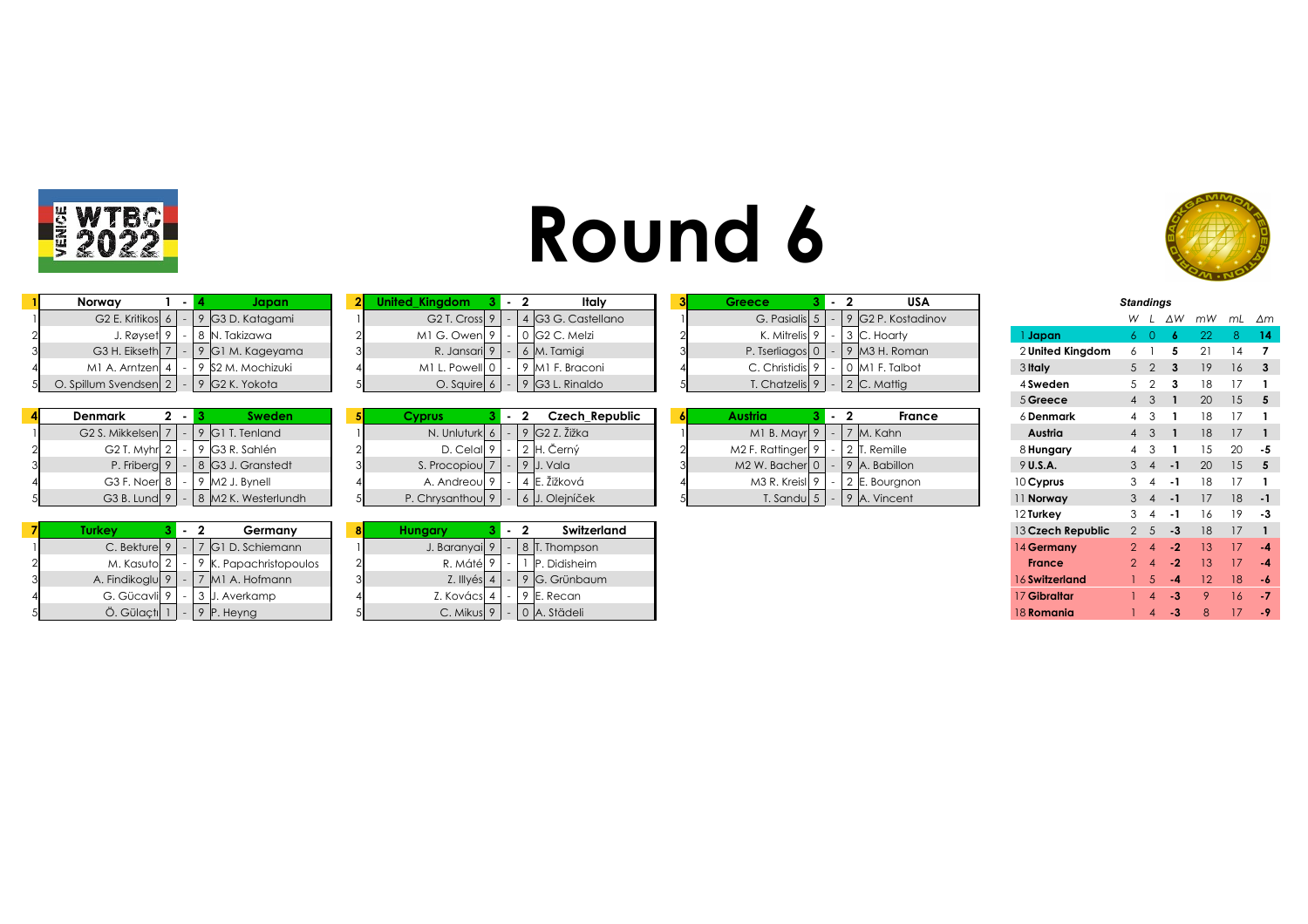



*Standings*

|                   | W              | L              | ΔW   | mW | mL | Δm  |
|-------------------|----------------|----------------|------|----|----|-----|
| 1 Japan           | 6              | 0              | 6    | 22 | 8  | 14  |
| 2 United Kingdom  | 6              | Ī              | 5    | 21 | 14 | 7   |
| 3 Italy           | 5              | 2              | 3    | 19 | 16 | 3   |
| 4 Sweden          | 5              | 2              | 3    | 18 | 17 | 1   |
| 5 Greece          | 4              | 3              | 1    | 20 | 15 | 5   |
| 6 Denmark         | 4              | 3              | 1    | 18 | 17 | 1   |
| Austria           | 4              | 3              | 1    | 18 | 17 | 1   |
| 8 Hungary         | 4              | 3              | 1    | 15 | 20 | -5  |
| 9 U.S.A.          | 3              | $\overline{4}$ | -1   | 20 | 15 | 5   |
| 10 Cyprus         | 3              | $\overline{4}$ | -1   | 18 | 17 | 1   |
| 11 Norway         | 3              | $\overline{4}$ | -1   | 17 | 18 | -1  |
| 12 Turkey         | 3              | $\overline{4}$ | -1   | 16 | 19 | -3  |
| 13 Czech Republic | $\overline{2}$ | 5              | -3   | 18 | 17 | 1   |
| 14 Germany        | $\overline{2}$ | 4              | $-2$ | 13 | 17 | -4  |
| <b>France</b>     | $\overline{2}$ | 4              | $-2$ | 13 | 17 | -4  |
| 16 Switzerland    | 1              | 5              | $-4$ | 12 | 18 | -6  |
| 17 Gibraltar      | 1              | 4              | -3   | 9  | 16 | -7  |
| 18 <b>Romania</b> | 1              | $\overline{4}$ | -3   | 8  | 17 | - 9 |

|                                                         |                                                                                           | o nury            |             |     |                 |                 |     |
|---------------------------------------------------------|-------------------------------------------------------------------------------------------|-------------------|-------------|-----|-----------------|-----------------|-----|
| <b>United Kingdom</b><br>Greece<br>$0 - 1$              | <b>USA</b><br>Italy<br>$2 - 1$<br>Cyprus<br>Sweden                                        | 4 Sweden          |             |     | 18              |                 |     |
| G. Pasialis $6 - 9$ M1 A. Alipour                       | $6$ G2 C. Melzi<br>G <sub>2</sub> P. Kostadinov 9<br>9 P. Konstantinou<br>G1 T. Tenland 2 | 5 Greece          |             |     |                 |                 |     |
| C. Christidis 8<br>9 G2 T. Cross                        | M1 R. Litzenberger 2<br>G3 R. Sahlén 9<br>9 G3 L. Rinaldo<br>P. Chrysanthou               | 6 Denmark         |             |     | 18.             |                 |     |
| P. Tserliagos $3 \mid$<br>$-$ 9 M1 G. Owen              | $M2 D.$ Klausa $ 5 $<br>9 M3 H. Sharra<br>G3 J. Granstedt 3<br>9 D. Celal                 | <b>Austria</b>    |             |     |                 |                 |     |
| C. Chiotinis 6<br>9 R. Jansari<br>- 1                   | M3 H. Roman 9<br>8 M1 F. Braconi<br>M2 K. Westerlundh 9<br>A. Andreou                     | 8 Hungary         |             |     |                 | -20 -           | - 5 |
| K. Mitrelis $2 \mid - \mid 9 \mid R$ . Hodges           | M. Reklaitis 5<br>$9$ M2 P. Cucci<br>$-$ 2 N. Unluturk<br>$M2$ J. Norberg 9  <br>$-1$     | $9$ U.S.A.        | $3 \quad 4$ | - 1 | 20 <sup>°</sup> | $15 \quad 5$    |     |
|                                                         |                                                                                           | 10 Cyprus         | $3 \quad 4$ | - 1 | 18              | 17              |     |
| Norway<br><b>Denmark</b><br>$2 \cdot$                   | <b>Czech Republic</b><br>Turkey<br><b>Austria</b><br>$2 - 1$<br>Hungary                   | 11 Norway         |             | - 1 | 17              | 18              | - 1 |
| G <sub>2</sub> D. Snarheim $3 \mid$<br>$-$ 9 P. Friberg | G2 Z. Žižka $5$<br>$2$ C. Bekture<br>9 J. Baranyai<br>$M1 B.$ Mayr $9$<br>$-1$            | 12 Turkey         | $3 \quad 4$ | - 1 | 16              | 19 <sup>1</sup> | - 3 |
| 9 G3 C. Munk-Christensen<br>J. Røyset $3$  <br>$\sim$   | M2 F. Rattinger 9<br>G. Gücavli<br>5 R. Máté<br>H. Černý 9                                | 13 Czech Republic | $2^{5}$     | -3  | 18.             |                 |     |
| G3 G. Pedersen 7<br>$-$ 9 G3 F. Noer                    | 5 Z. Illyés<br>$M2$ W. Bacher 3  <br>9 Ö. Gülactı<br>J. Vala 9                            | 14 Germany        | $2\sqrt{4}$ | - 2 | 13.             |                 | -4  |
| 8 G3 J. Danielsen<br>M1 A. Arntzen                      | E. Žižková 8<br>M3 R. Kreisl 7<br>9 Z. Kovács<br>9  M. Kasuto                             | <b>France</b>     | 24          | -2  | 13 <sup>5</sup> | 17 <sup>2</sup> | -4  |
| O. Spillum Svendsen $ 9  -  7 $ G3 B. Lund              | J. Olejníček 6 $-$ 9 R. Kiss<br>T. Sandu $ 9  -  7 $ A. Findikoglu                        | 16 Switzerland    |             |     |                 |                 | -6  |